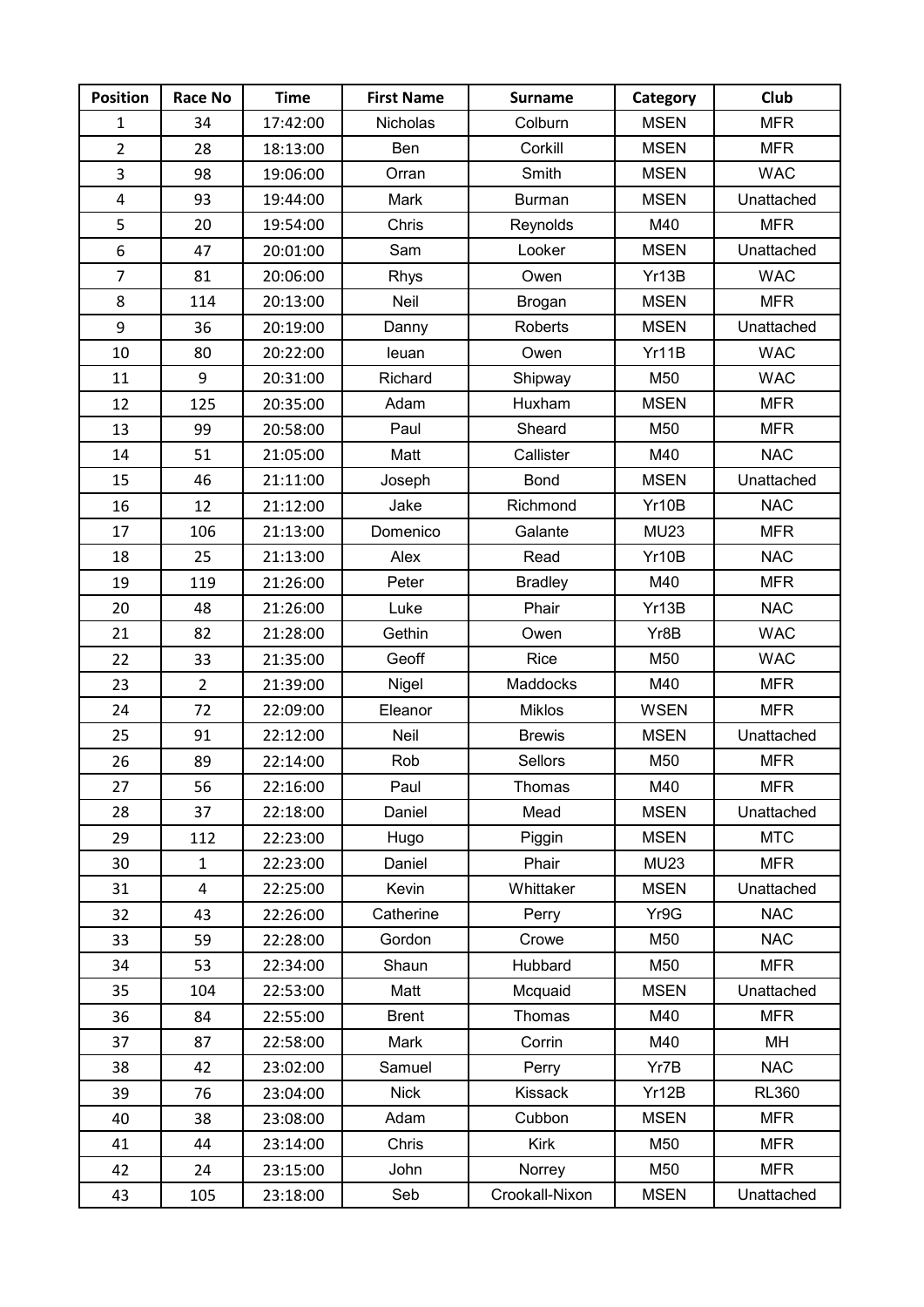| 44 | 57             | 23:20:00 | Chris        | Cale             | M40          | MH            |
|----|----------------|----------|--------------|------------------|--------------|---------------|
| 45 | 26             | 23:22:00 | Dave         | Thomas           | M40          | <b>MTC</b>    |
| 46 | 88             | 23:23:00 | Ryan         | Corrin           | Yr9B         | MH            |
| 47 | 111            | 23:28:00 | Chris        | Feeney           | M40          | <b>MFR</b>    |
| 48 | 97             | 23:49:00 | Gary         | Christian        | <b>MSEN</b>  | <b>MFR</b>    |
| 49 | 55             | 23:51:00 | Damien       | O'Toole          | M40          | Unattached    |
| 50 | 60             | 23:58:00 | Ella         | Crowe            | Yr9G         | <b>NAC</b>    |
| 51 | 21             | 24:01:00 | Andy         | Page             | M50          | ManxTriClub   |
| 52 | 68             | 24:04:00 | Alan         | <b>Brew</b>      | <b>MSEN</b>  | <b>MFR</b>    |
| 53 | 41             | 24:10:00 | Matthew      | <b>Bettridge</b> | <b>MSEN</b>  | Unattached    |
| 54 | 115            | 24:12:00 | Robert       | Crichton         | M40          | <b>MFR</b>    |
| 55 | 29             | 24:36:00 | Hugo         | Langerman        | <b>MSEN</b>  | Unattached    |
| 56 | $\overline{7}$ | 24:44:00 | Lisa         | Dunwell          | W40          | <b>NAC</b>    |
| 57 | 129            | 24:47:00 | Jock         | Waddington       | M50          | <b>MFR</b>    |
| 58 | 67             | 24:49:00 | Kate         | Cashin           | Yr11G        | <b>NAC</b>    |
| 59 | 73             | 24:54:00 | Tibor        | Miklos           | <b>MSEN</b>  | <b>MFR</b>    |
| 60 | 66             | 25:05:00 | Alice        | Cashin           | <b>Yr11G</b> | <b>NAC</b>    |
| 61 | 94             | 25:18:00 | <b>Steve</b> | Callaghan        | M50          | Unattached    |
| 62 | 130            | 25:20:00 | Cameron      | Comley           | Yr12B        | <b>NAC</b>    |
| 63 | 6              | 25:21:00 | Mia          | Dunwell          | Yr9G         | <b>NAC</b>    |
| 64 | 107            | 25:25:00 | Lee          | Alstead          | M50          | <b>MFR</b>    |
| 65 | 120            | 25:32:00 | Anthony      | Killeen          | M50          | Unattached    |
| 66 | 19             | 25:34:00 | Sarah        | Curphey          | <b>WSEN</b>  | <b>MFR</b>    |
| 67 | 96             | 25:36:00 | David        | Sims             | <b>MSEN</b>  | <b>NAC</b>    |
| 68 | 124            | 25:40:00 | Guy          | Wiltcher         | M50          | <b>MFR</b>    |
| 69 | 110            | 25:47:00 | Madison      | McMullan         | Yr8G         | <b>NAC</b>    |
| 70 | 64             | 25:56:00 | Caroline     | Caren            | W40          | <b>MFR</b>    |
| 71 | 77             | 25:59:00 | <b>Mick</b>  | Wrench           | <b>MSEN</b>  | Unattached    |
| 72 | 63             | 26:01:00 | Keith        | Lowe             | M50          | <b>MFR</b>    |
| 73 | 16             | 26:13:00 | David        | Griffin          | M50          | <b>MFR</b>    |
| 74 | 8              | 26:32:00 | John         | Dunwell          | M50          | <b>NAC</b>    |
| 75 | 49             | 26:23:00 | Cameron      | Dudley           | Yr10B        | Ballakermeen  |
| 76 | 113            | 26:23:00 | Carol        | Brogan           | <b>WSEN</b>  | <b>MFR</b>    |
| 77 | 101            | 26:26:00 | Mairi        | Harrison         | Yr9G         | MН            |
| 78 | 14             | 26:29:00 | Rebecca      | Griffin          | W40          | <b>MFR</b>    |
| 79 | 65             | 26:32:00 | Voirrey      | Cashin           | W40          | <b>NAC</b>    |
| 80 | 13             | 26:34:00 | lan          | Hughes           | M50          | <b>MFR</b>    |
| 81 | 27             | 26:37:00 | Paul         | Craine           | <b>MSEN</b>  | <b>MFR</b>    |
| 82 | 32             | 26:38:00 | lan          | Callister        | M60          | MH            |
| 83 | 69             | 26:39:00 | Kevin        | Costain          | <b>MSEN</b>  | <b>MFR</b>    |
| 84 | 122            | 26:51:00 | <b>Nick</b>  | Watterson        | M50          | <b>IOMVAC</b> |
| 85 | 78             | 26:59:00 | Joshua       | Oneill           | Yr10B        | <b>SNHS</b>   |
| 86 | 52             | 27:15:00 | Kevin        | Groom            | M50          | <b>MFR</b>    |
| 87 | 40             | 27:18:00 | Craige       | Watson           | <b>MSEN</b>  | Let's Run     |